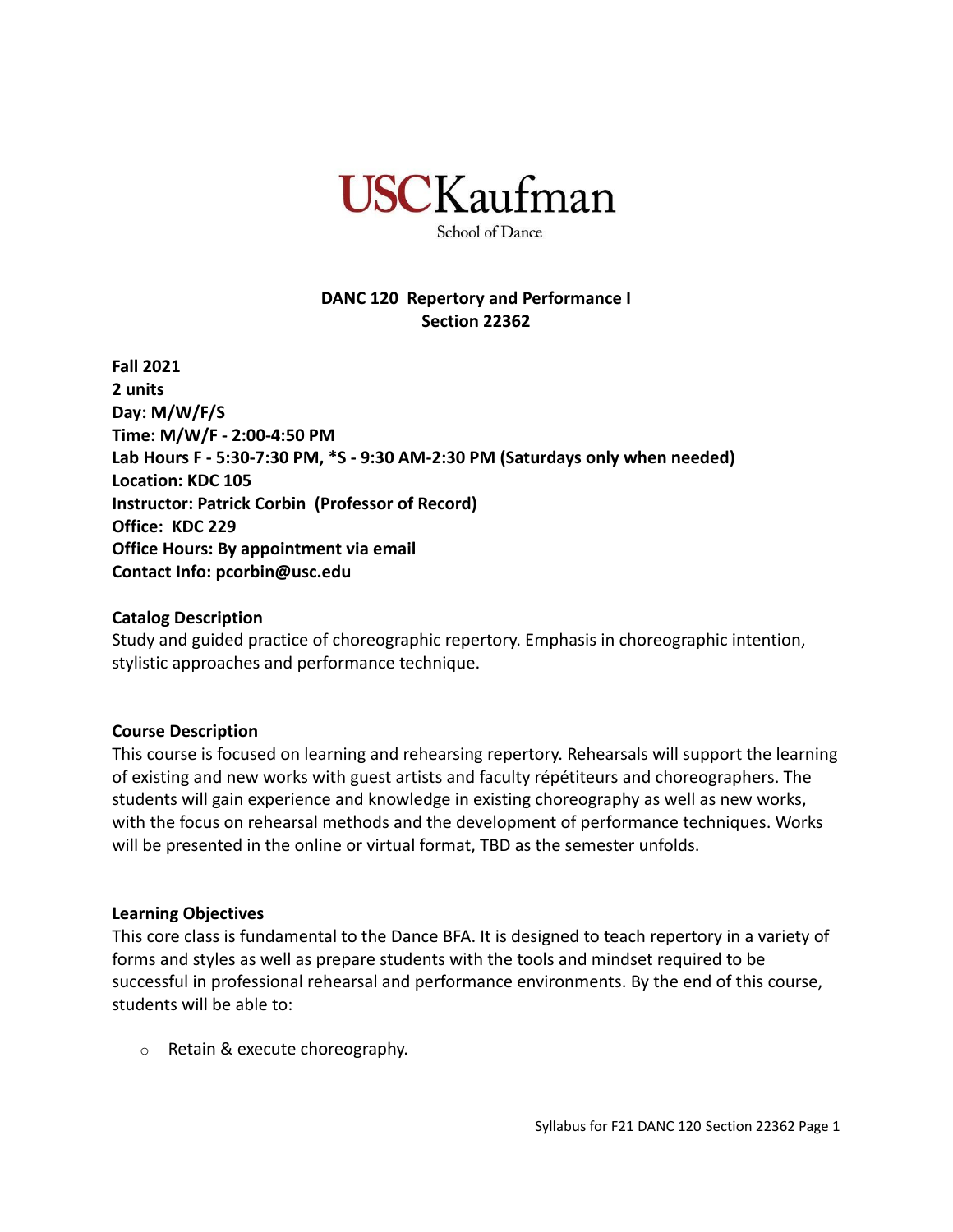- $\circ$  Monitor and follow a rehearsal schedule. This includes being on-time and prepared for all classes, rehearsals, tech rehearsals, note sessions, photo calls, costume fittings, dress rehearsals, performances and special events
- o Practice effective rehearsal strategies, both **physica**l (pre-rehearsal warm-up, post-rehearsal warm-down, appropriate attire and shoes, etc.) and **mental** (journaling, watching video footage, retaining new phrase work, etc.).
- o Demonstrate collaboration, respect & support for faculty/peers/visiting artists/choreographers.
- $\circ$  Apply & retain group and individual feedback and information given by faculty/visiting artists/choreographers/répétiteurs
- $\circ$  Demonstrate ongoing research into personal artistry as applied to repertory: attention to detail, personal choices, musicality, performance quality, etc.
- $\circ$  Identify and synthesize commonalities and contrasting qualities in diverse repertory works to enhance personal artistry and audience experience
- $\circ$  Differentiate and analyze contrasting choreographic methods of new works being generated and master repertory works being staged

## **Prerequisite(s):**

### **Required Materials**

Readings or videos may be assigned relating to specific choreographers and forms studied.

### TECHNOLOGICAL PROFICIENCY AND HARDWARE/SOFTWARE REQUIRED

Students will need an electronic device with access to Zoom, Blackboard and TeamUp for this course. They are asked to familiarize themselves with these three interfaces. Please see the links below for technology support.

### **Description and Assessment of Assignments**

## **EXECUTED CONTRACT (available in Blackboard under "Assignments"):**

## **(5% of course grade)**

Students will read the syllabus for Repertory and Performance, fill out and submit the contract. Typing your name on the contract serves as your signature. 1 point deducted per day for late submissions.

**Due via Turnitin on Monday, August 30, 2:00pm**.

## **ACTIVE PARTICIPATION**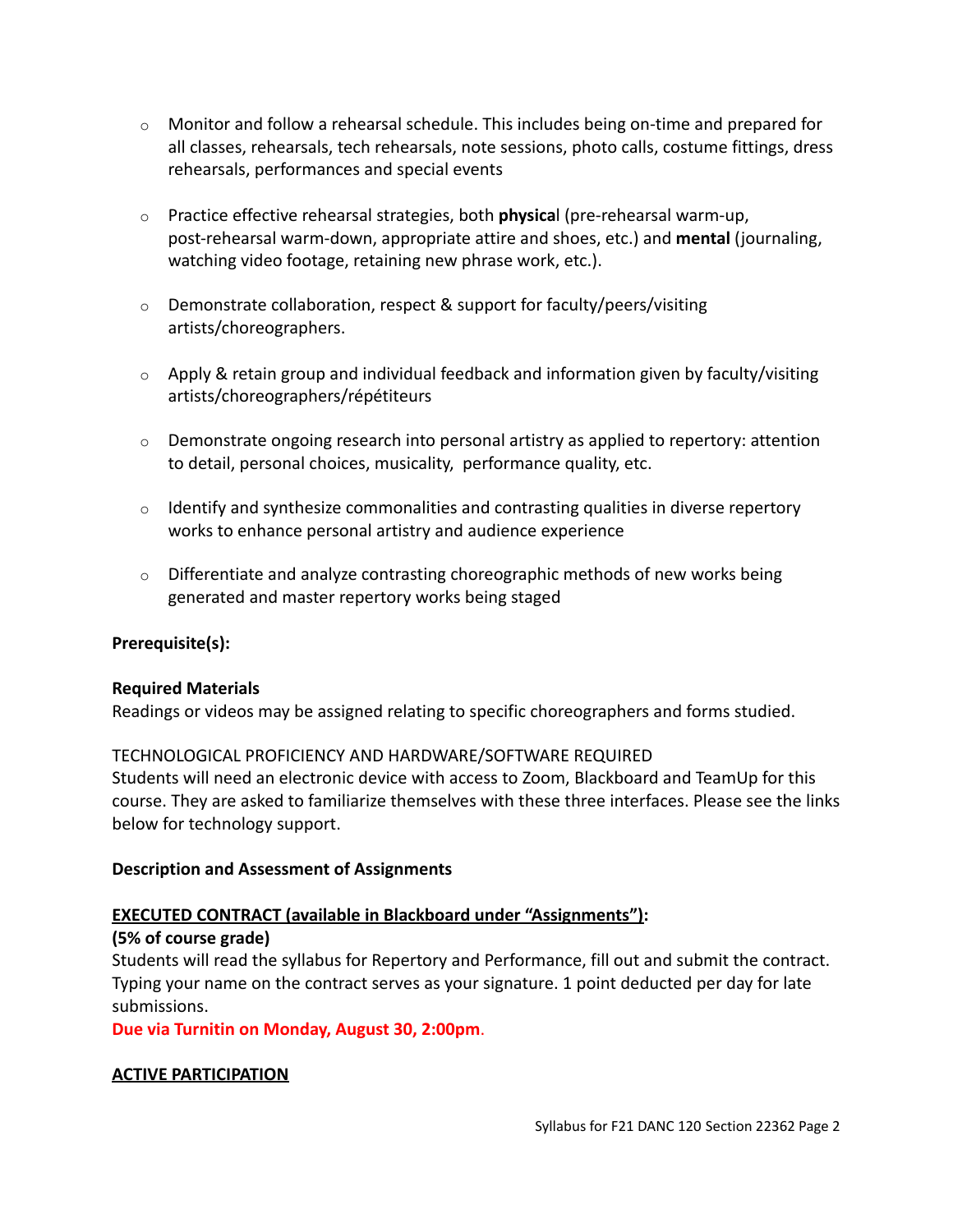## **(15% of grade)**

- $\circ$  Students are expected to be in class every day for the full duration of Repertory & Performance. Depending on the rehearsal schedule, students may sometimes be allowed to complete outside coursework. Students should be ready to re-join the class, if needed.
- $\circ$  Attendance is mandatory as most of our work is done in synchronous sessions. There will be THREE absences allowed. No doctors' notes are necessary or accepted. Tardiness is not tolerated as early warm-ups are critical to preventing injury; the full class time is necessary to complete course training, and tardiness creates a significant disruption to the course work of the other students. Tardiness of 10 minutes or more will constitute an absence. Further, three tardy attendances of less than 10 minutes will also constitute an absence. Because active participation as defined herein is so utterly important to this course, each absence will count for a 3-point deduction of active participation points.

#### **PROFESSIONALISM**

### **(15% of course grade)**

### **Students are expected to:**

- $\circ$  Be warmed-up and properly prepared to rehearse at the outset of each class meeting
- $\circ$  Be prepared with choreographic material from research and observation as directed by choreographer
- $\circ$  Retain all choreography learned and be able to demonstrate to faculty and or choreographer
- o Understudy and research additional roles as presented
- o Apply and analyze all feedback: technical, musical, artistic, spacing, stylistic, aesthetic, etc.
- $\circ$  Report all injuries to instructors, show directors and/or stage management
- $\circ$  Treat all costumes, shoes and props with care as instructed by wardrobe director
- $\circ$  Treat all faculty, visiting artists, choreographers, répétiteurs, show directors, stage managers, production crew, production staff, Kaufman staff, and fellow dancers with respect
- $\circ$  If a rehearsal is missed, show up prepared to the next rehearsal
- $\circ$  Observe the university-wide drug and alcohol policy as outlined in SCampus
- o Act in a professional manner befitting USC Kaufman

### **Follow Production Policies (as outlined in Student Handbook)**

- No performer may sign in anyone but themselves
- Please listen to and follow instructions from Dance Operations team
- Should any issue arise, please let the Dance Operations team know as soon as possible

## **PERFORMANCE:**

**(30% of course grade)**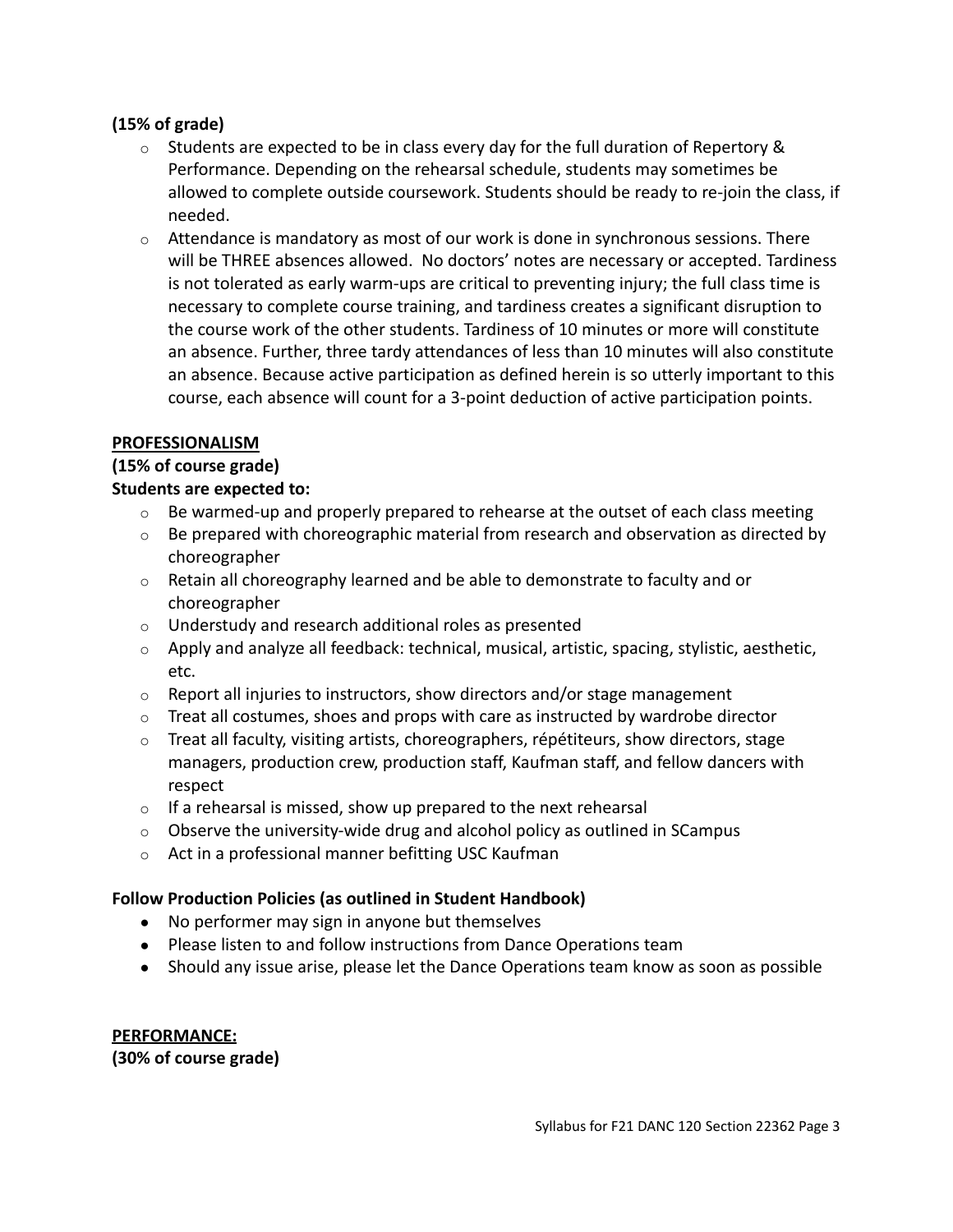Note that being enrolled in this course does not necessarily guarantee the opportunity to perform. However, as technique, artistry, craft and professionalism can all be enhanced through this course - every class can be thought of as a chance to practice performance. In class dancers' performance will be graded at the end of the semester by all Repertory & Performance faculty based on the following rubric categories:

- **Video Submissions:** Submit all repertory footage on time, in the appropriate folder and labeled as directed. **Late video submission policy:** For each day a video is submitted late, two points off your total performance grade will be deducted. If you are unable to meet the deadlines it is your responsibility to reach out to your professor immediately. Note: Any videos submitted may be used in the final product for the piece, process documentaries and/or promotion.
- **Knowledge of assigned piece(s):** Execute correct choreography, timing, spatial relations: hips, etc.
- **● Technical accomplishment:** Do all in your power to be in peak performance shape, apply all corrections from faculty/visiting artists/choreographers, accomplished the choreography to the best of your personal ability
- **● Collaboration and/or Solo Performance:** Demonstrate an excellent working relationship with on-stage partners or group; if performing a solo, demonstrate confidence in being onstage alone
- **● Performance Quality:** Cultivate a refined sense of artistry, musicality and dynamic phrasing

## **JOURNAL:**

# **(25% of course grade)**

Throughout the semester, students will submit 4 journal entries via Blackboard. Within these 4 entries, be sure to include entries on how you are warming yourself up, active analysis of feedback, personal goals, aesthetic/style, analysis of stager/choreographer's process, specific challenges and strategies to overcome, and questions you'd like to ask of your instructors/choreographers/stagers. Journal entries can be informal and should be approximately 200 words (or a long paragraph) in length.

**Late/insufficient journal submission policy:** Grades for late journal submissions will be deducted 1 point per day late. Points will also be deducted for submissions that are insufficient (less than 100 words) or excessive (more than 300 words) (1 point deduction). **At the end of the semester, the lowest journal score will be dropped.**

Journals will be due at **2:00 PM** on the following days**:**

- $\bullet$  Journal #1 Monday, 9/13
- $\bullet$  Journal #2 Monday, 10/4
- $\bullet$  Journal #3 Monday, 11/1
- Journal #4 Friday 11/19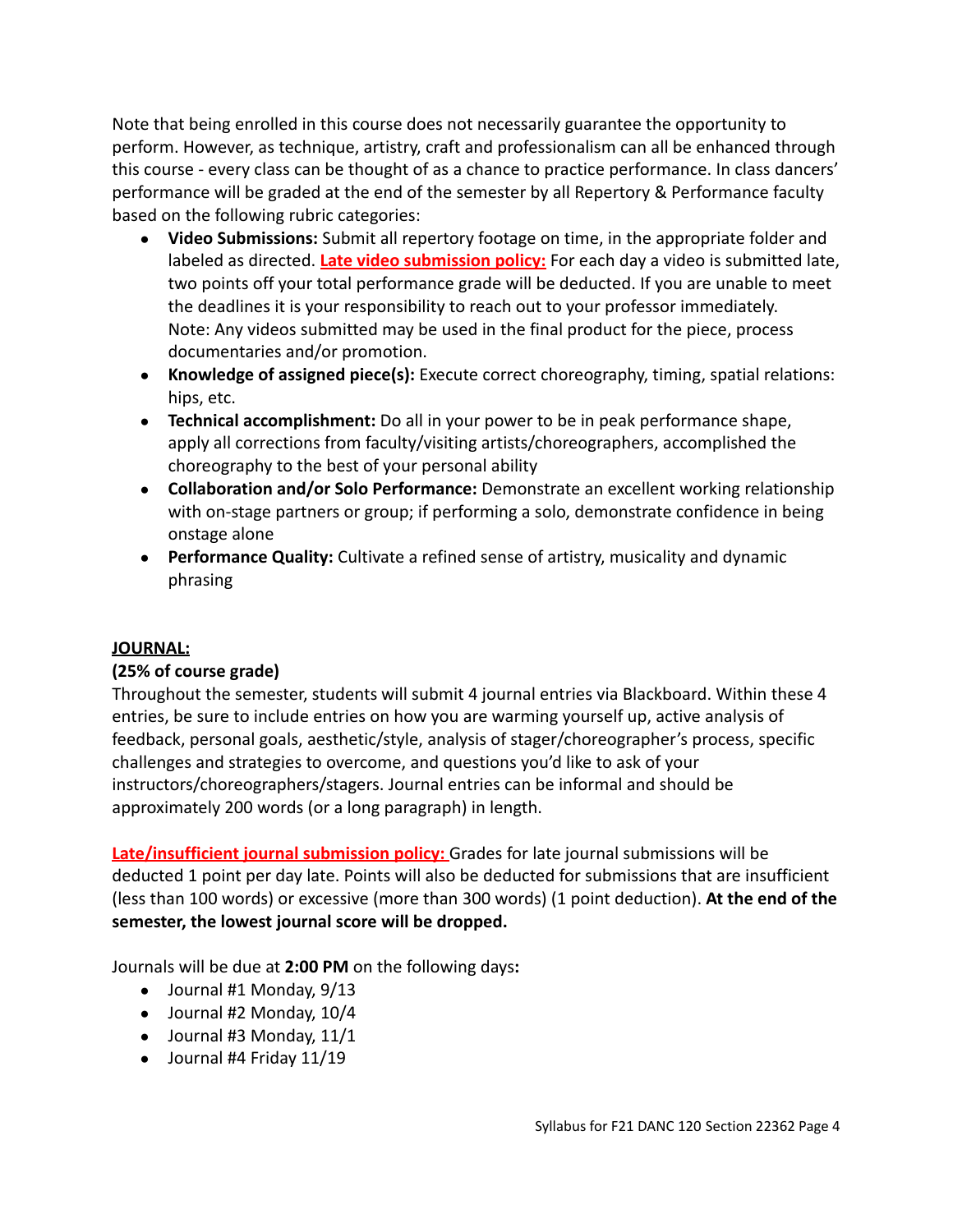#### **FINAL EXAM:**

### **(10% of course grade)**

For the final exam, students will meet for a discussion session to reflect on the semester. A discussion prompt will be provided prior to the exam date. **Attendance at the final exam is mandatory and part of the grade for this course.**

The final meeting of this class will take place according to the USC Schedule of Classes Final Exam Schedule: **Friday, December 10 2-4 PM**

Exams: All major assessments and exams will be scheduled such that students have the opportunity to complete the assessment between 7:00am and 10:00pm in their time zone. If this requires rescheduling an exam session or adding a second session, every effort will be made to accommodate impacted students.

#### **Grading Breakdown**

| <b>Assignment</b>        | % of Grade |
|--------------------------|------------|
| <b>Executed Contract</b> | 5%         |
| Active participation     | 15%        |
| Professionalism          | 15%        |
| Performance              | 30%        |
| Journal                  | 25%        |
| <b>Final Exam</b>        | 10%        |
| Total                    | 100        |

### **Grading Scale**

Course final grades will be determined using the following scale.

| $C = 75 - 77$     |
|-------------------|
| $C = 71-74$       |
| $D+ = 67-70$      |
| $D = 64-66$       |
| $D = 61-63$       |
| $F = 60$ or below |
|                   |

**Course-specific Policies (Assignment Submission, Grading Timeline, Late work, and Technology)**

**Grading Timeline**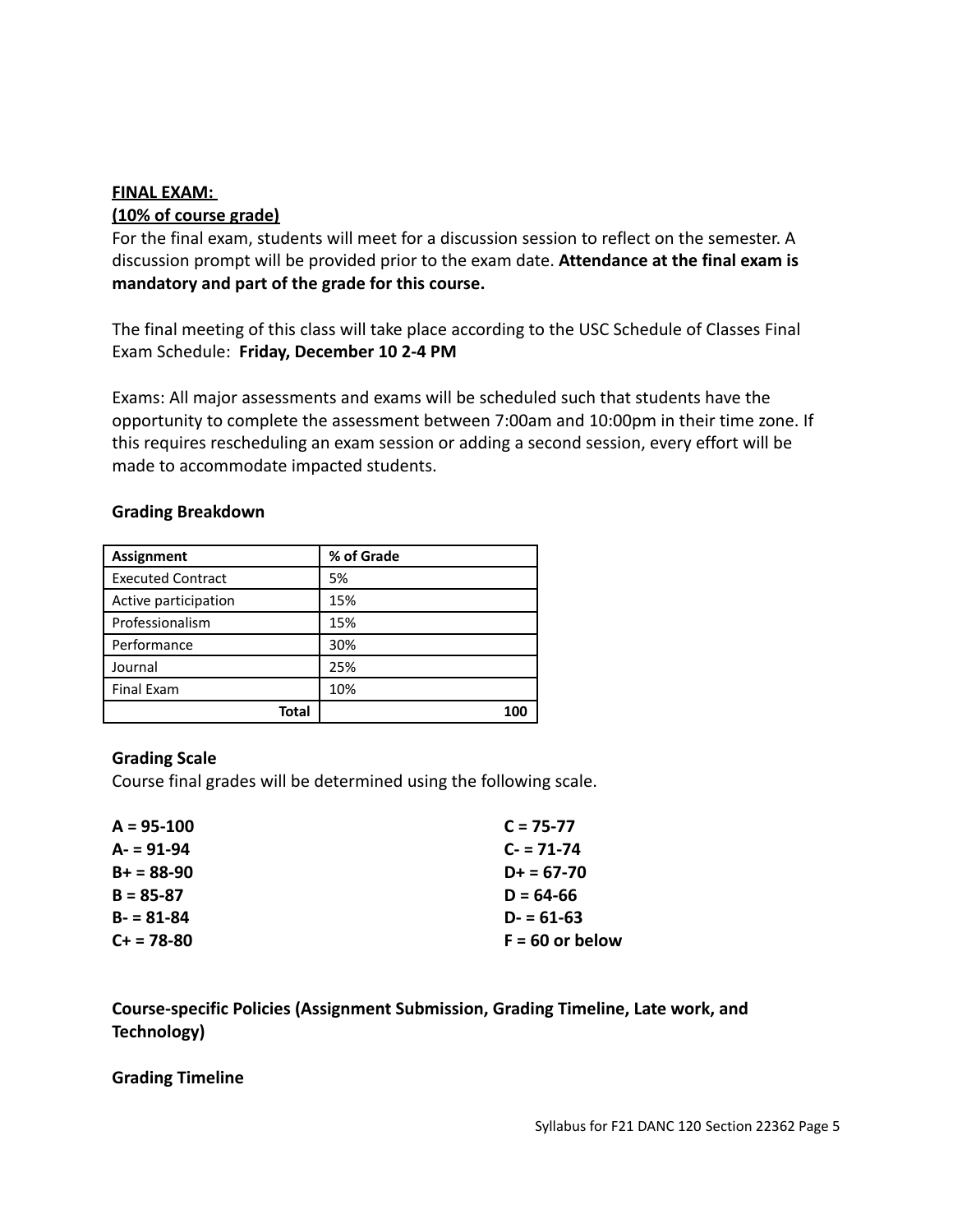Assignment grades will be posted to the Grade Center two weeks after submission.

#### **Late work**

See "late submission policy" under "Performance" for video submissions and under "Journals" for journal submissions.

#### **Synchronous Participation**

In general, students should plan to attend every synchronous session for the classes in which they are enrolled, irrespective of when it occurs in their time zone.

#### **USC Shibboleth Log In**

Students are expected to be signed-in to their USC account prior to the start of each Zoom class session to ensure a safe and smooth experience for all students.

### **USC's Nine International Offices**

Support for international students is also available through USC's offices in Beijing, Shanghai, Hong Kong and South China, Taiwan, South Korea, India, U[K](http://click.comms.usc.edu/?qs=c79d21e58ec0c0385407e9af52d74744c7d898474dab66d4963816ae0f15c672d2e4c5d0df213a49a55b55494b5ffe13afbf57b2693386b1) and Europe, Brazil, and Mexico. Additional details and contact information can be found at [https://global.usc.edu/global-presence/international-offices/](http://click.comms.usc.edu/?qs=c79d21e58ec0c0385407e9af52d74744c7d898474dab66d4963816ae0f15c672d2e4c5d0df213a49a55b55494b5ffe13afbf57b2693386b1).

### **VIDEO & SOCIAL MEDIA POLICY**

Any footage captured during the course of a class (defined as lecture, technique, rehearsal or performance) may not be reposted on any social media channels (outside of Blackboard), now or in the future, without prior written approval from the professor. This includes Zoom video and audio recordings, as well as screenshots from Zoom. Violations of this provision may be referred to Student Judicial Affairs and Community Standards.

### **Grading Dispute Note**

I want to make sure that your grades reflect your performance. If you feel there is an error in the grading, please let me know. To dispute a grade, you must request a review by email no sooner than one week and no later than two weeks from the date the grade was published on Blackboard. In the email you must identify yourself and the assignment you are questioning. You must provide a specific argument for the grade change, identifying the row(s) in the rubric where you feel you were mis-scored.

### **Attendance**

In order to participate fully in this course, students are expected to be in class, on time and present. It is the student's responsibility to notify the instructor in advance if a class will be missed.

Physical and Mental Wellbeing is crucial to being a performing artist. We are committed at USC Kaufman to assisting our students exceed their potential. If you have a medical appointment (i.e physician, physical therapy, psychology/counseling, dietetics, etc.) we ask that you attempt to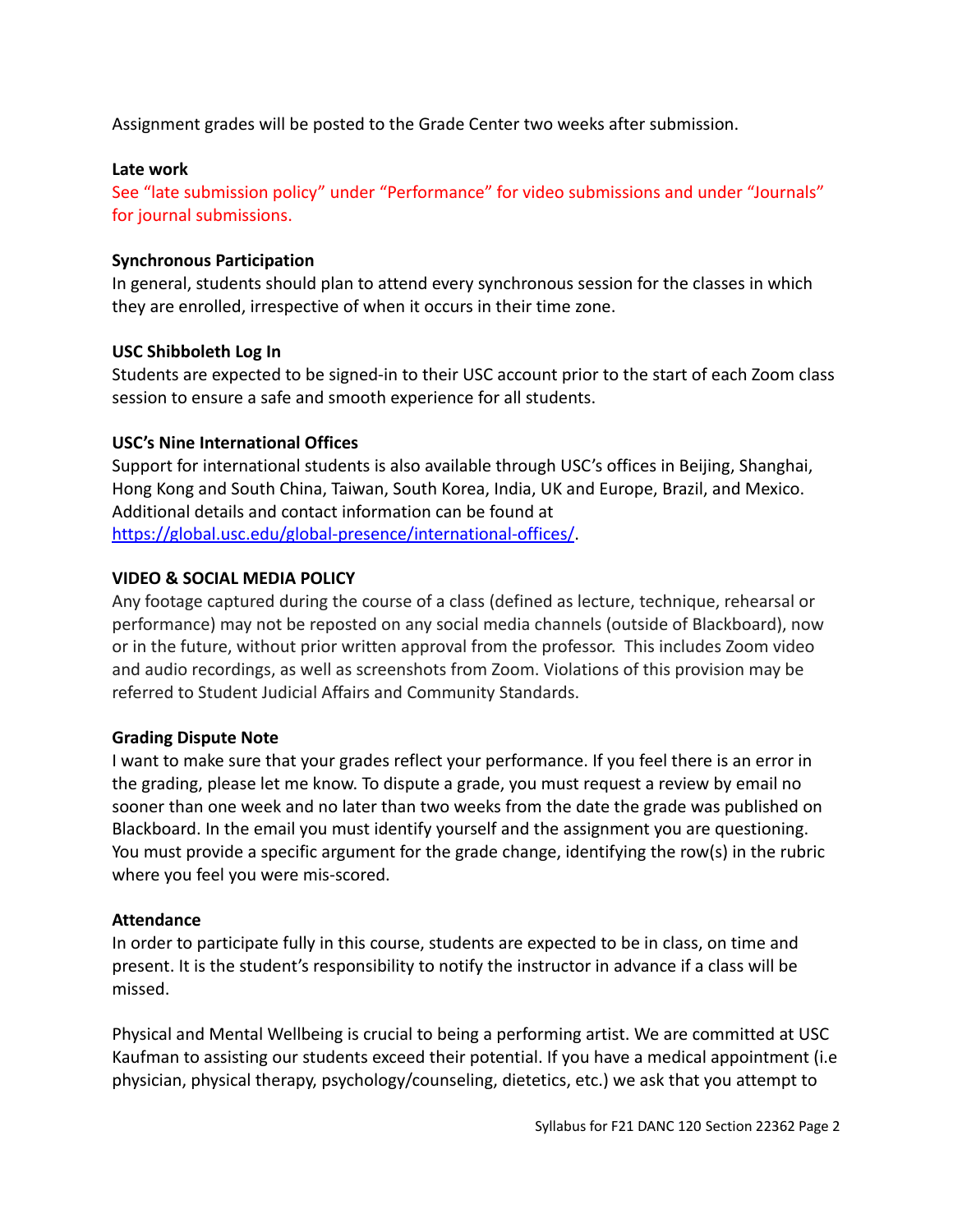schedule your appointments around class schedules. If your appointment time can only be scheduled during class time, this is an excused absence. Please inform the course coordinator that you have a medical appointment *prior* to the class. You do not need to clarify the type of medical appointment you are attending if you choose.

**Classroom norms [Expectations]**

See NETIQUETTE & PARTICIPATION

## **DRESS CODE**

There is no formal uniform for the USC Glorya Kaufman School of Dance. However, it is expected that, out of respect for the art form, dancers take pride in how they present themselves.

INJURIES:

Students with serious injuries that require sitting out of class for more than three (3) days should follow the guidelines outlined in the **Student Injury Plan.** If you need to sit down during class, it is your responsibility to tell your instructor.

## **USC TECHNOLOGY SUPPORT LINKS**

[Zoom information for students](https://keepteaching.usc.edu/students/student-toolkit/classroom/zoom/) https://keepteaching.usc.edu/students/student-toolkit/classroom/zoom/

[Blackboard help for students](https://studentblackboardhelp.usc.edu/) - https://studentblackboardhelp.usc.edu/

[Software available to USC Campus](https://software.usc.edu/) - <https://software.usc.edu/>

## USC TECHNOLOGY RENTAL PROGRAM

We realize that attending classes online and completing coursework remotely requires access to technology that not all students possess. If you need resources to successfully participate in your classes, such as a laptop or internet hotspot, you may be eligible for the university's equipment rental program. To apply, please submit [an application](https://studentbasicneeds.usc.edu/resources/technology-assistance/) [\(https://studentbasicneeds.usc.edu/resources/technology-assistance/\).](https://studentbasicneeds.usc.edu/resources/technology-assistance/)

### SYNCHRONOUS PARTICIPATION:

In general, students should plan to attend every synchronous session for the classes in which they are enrolled, irrespective of when it occurs in their time zone. For this course, the weekly synchronous ZOOM sessions will be **Tuesdays and Thursdays 2:00-4:50pm Fridays 8:00-10:30am**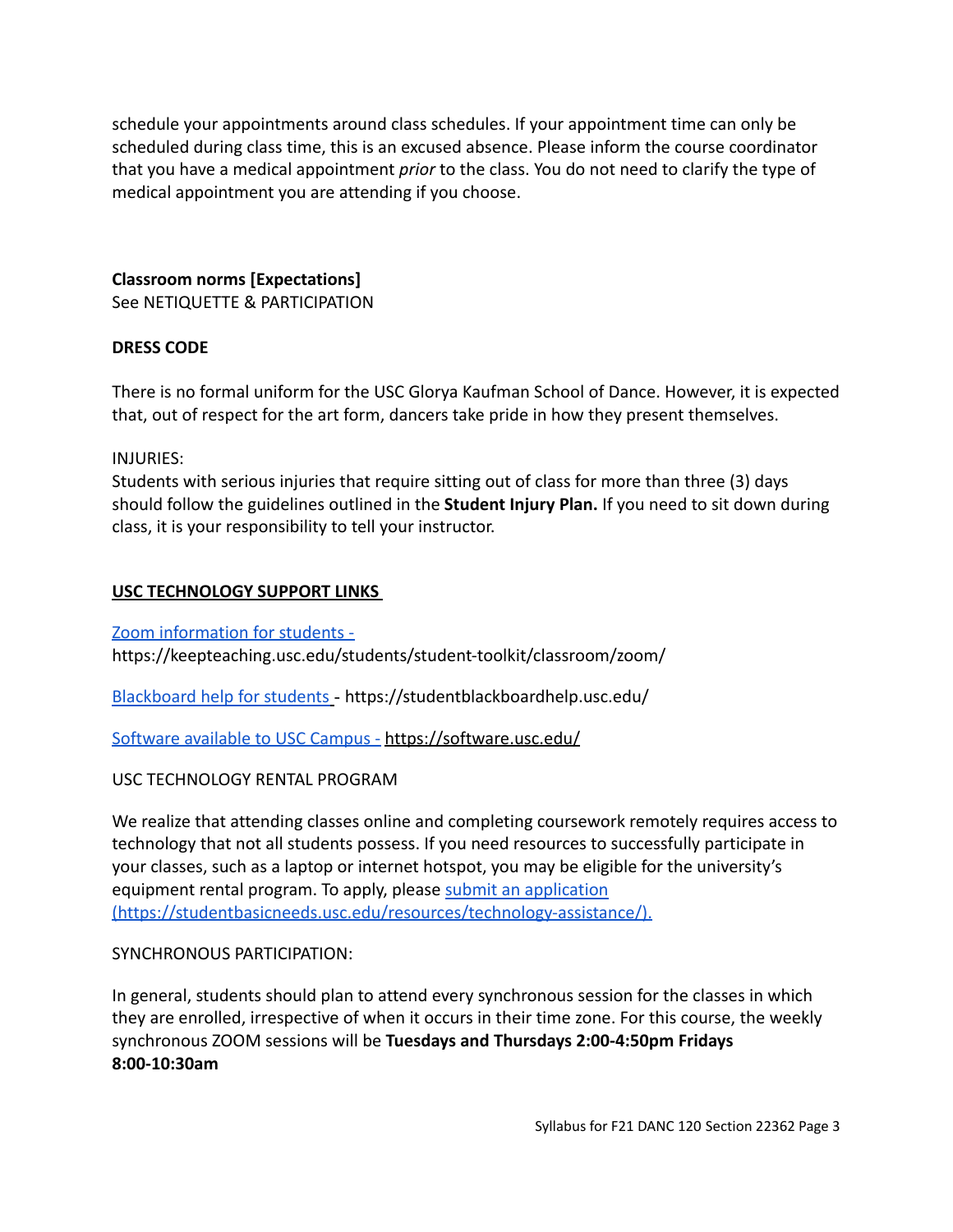## USC SHIBBOLETH LOG-IN

Students are expected to be signed-in to their USC account prior to the start of each Zoom class session to ensure a safe and smooth experience for all students.

## TIME ZONE ACCOMMODATIONS

USC considers the hours from 7:00am to 10:00pm, in the local time zone for each student, as reasonable times for students to attend synchronous sessions or engage in synchronous learning activities or assessments. Should students be unable to attend synchronous sessions they are expected to reach out to their Professor of Record to create an alternative plan.

USC's Nine International Offices: Support for international students is also available through USC's offices in Beijing, Shanghai, Hong Kong and South China, Taiwan, South Korea, India, UK and Europe, Brazil, and Mexico. Additional details and contact information can be found at [https://global.usc.edu/global-presence/international-offices/](http://click.comms.usc.edu/?qs=c79d21e58ec0c0385407e9af52d74744c7d898474dab66d4963816ae0f15c672d2e4c5d0df213a49a55b55494b5ffe13afbf57b2693386b1).

## **Course Schedule**

**An overview of the semester schedule (subject to change) is accessible under "Content" on Blackboard.**

**Weekly schedules (subject to change) will be posted on Teamup.**

# *KSOD Policies Required in Syllabus*

### **Names and Pronouns**

Please enter your preferred name and pronoun in your Zoom profile using the rename feature or you can request to enter this permanently by emailing [consult@usc.edu](mailto:consult@usc.edu).

## **Equity, Diversity and Inclusion**

This class takes place at a university committed to equity for all students, where diversity and inclusion are considered critical to the academic environment. In this classroom, free speech is respected, and civil discourse is expected, with a safe learning environment the priority. We will endeavor to use language that is respectful—sometimes being inquisitive and creative, because language changes all the time—particularly when it comes to differences in age, ethnicity, gender identity or expression, race or socioeconomic status.

## **"Call-In" Agreement**

We as Kaufman faculty support conversations surrounding racial justice and encourage fostering a culture of calling people IN to the conversation as opposed to calling people out.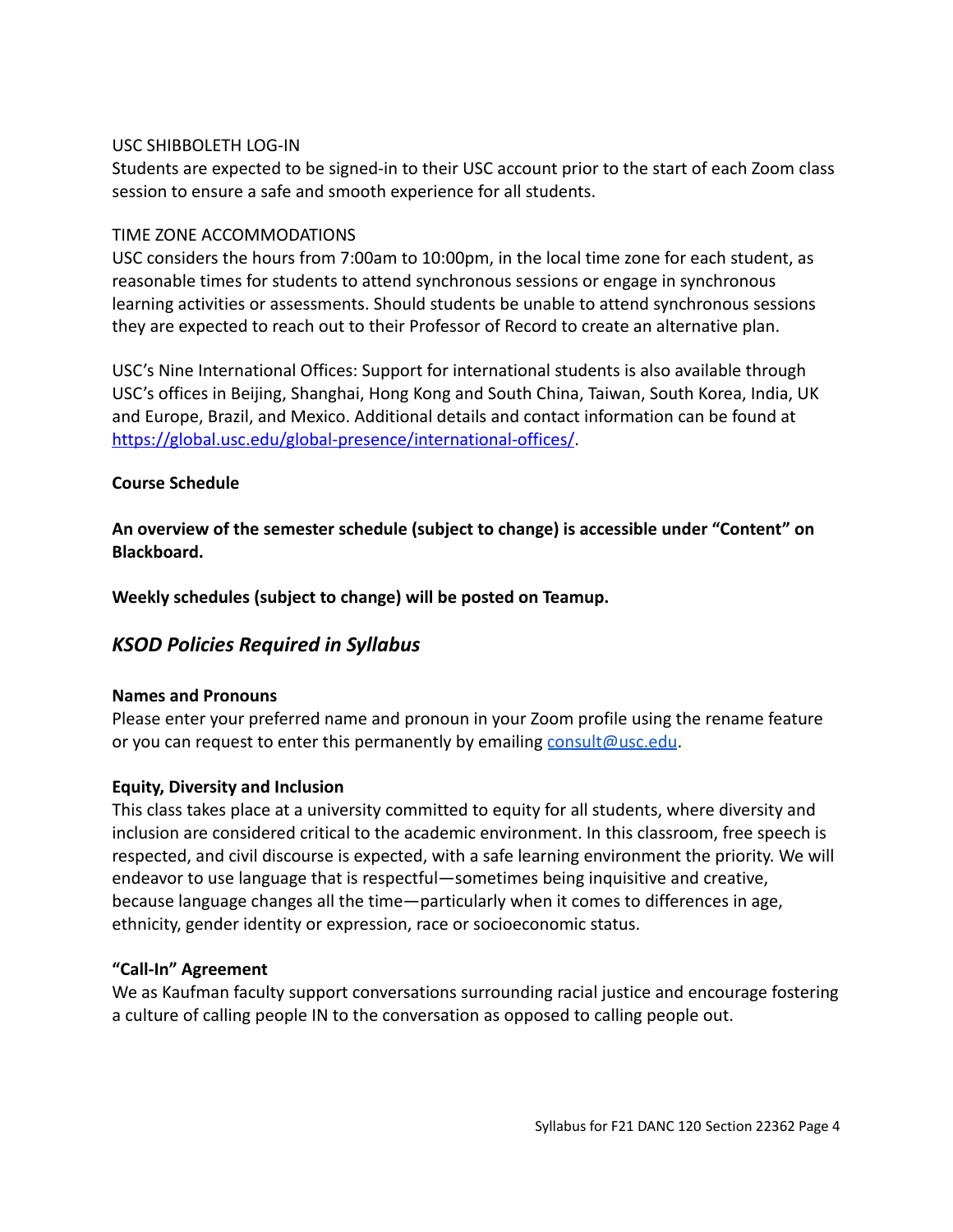## **Statement on Physical Contact**

As an embodied art form, dancing is a physical and an emotional act. In the process of studying dance, students often experience physical contact with their instructors and peers. Faculty members may use touch to provide proprioceptive and kinesthetic feedback to students; they may use touch to correct alignment, improve technique, and promote healthier movement practices. In some classes, particularly those involving partnering, students' will experience physical contact with their peers. As developing artists experimenting with modes of expression, students may also experience a variety of emotions in the classroom. As such, it is imperative that the studio-classroom be a safe, inclusive, and respectful space for all students and faculty. Open and honest communication and respectful and considerate interactions are always expected and are a fundamental requirement of studying in the USC Kaufman School of Dance. Unless otherwise articulated to a faculty member or peer, consent to discipline-specific and appropriate touching is assumed. Students always have the right to revoke that consent and should express any discomfort they feel in the classroom to the faculty instructor or Vice Dean immediately. USC Kaufman seeks to nurture compassionate artists who respect the dignity, humanity, and personal embodied experience of all individuals.

### **Emergency Plan**

In the event of a university-wide emergency, guidance and directions will be shared by Campus Emergency Operations in all available outlets, including the website and TrojanAlerts. Students are encouraged to maintain close contact with all available communications avenues for updates to university operations. USC Kaufman will abide by all university protocols and recommendations. If the Kaufman Dance Center is not available when classes resume, students can receive updates from the school's Departmental Operations Center (DOC) on Ramo Lawn (between the Thornton School of Music and Norris Cinema, close to the Bing Theatre).

# *USC Policies Required in Syllabus*

## **Technological Proficiency and Hardware/Software Required**

Students will need an electronic device with access to Zoom and Blackboard for this course. They are asked to familiarize themselves with these two interfaces. Please see the links below for technology support.

## **USC Technology Support Links**

[Zoom information for students](https://keepteaching.usc.edu/students/student-toolkit/classroom/zoom/) [Blackboard help for students](https://studentblackboardhelp.usc.edu/) [Software available to USC Campus](https://software.usc.edu/)

### **USC Technology Rental Program**

We realize that attending classes online and completing coursework remotely requires access to technology that not all students possess. If you need resources to successfully participate in your classes, such as a laptop or internet hotspot, you may be eligible for the university's equipment rental program. To apply, please submit [an application.](https://studentbasicneeds.usc.edu/resources/technology-assistance/)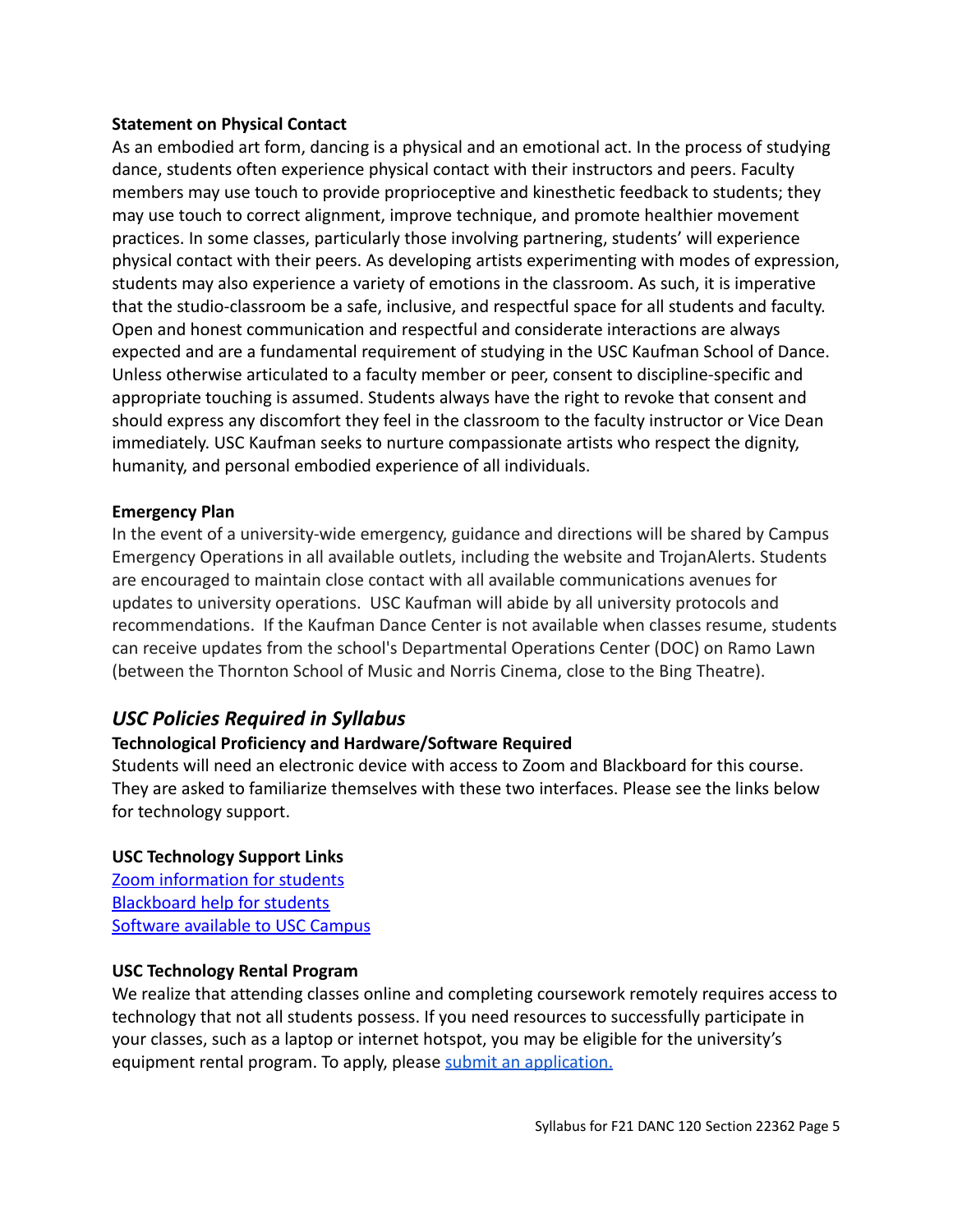## **Synchronous Participation**

In general, students should plan to attend every synchronous session for the classes in which they are enrolled, irrespective of when it occurs in their time zone. For this course, the weekly synchronous ZOOM session will be M/W/F - 2:00-4:50 PM, S -

## **USC Shibboleth Log In**

Students are expected to be signed-in to their USC account prior to the start of each Zoom class session to ensure a safe and smooth experience for all students.

## **Time Zone Accommodations**

USC considers the hours from 7:00am to 10:00pm, in the local time zone for each student, as reasonable times for students to attend synchronous sessions or engage in synchronous learning activities or assessments. Should students be unable to attend synchronous sessions they are expected to watch the recorded Zoom session and any related PowerPoint presentations (both will be posted to Blackboard once done live) and complete the assignments for each week.

## **USC's Nine International Offices**

Support for international students is also available through USC's offices in Beijing, Shanghai, Hong Kong and South China, Taiwan, South Korea, India, UK and Europe, Brazil, and Mexico. Additional details and contact information can be found at [https://global.usc.edu/global-presence/international-offices/](http://click.comms.usc.edu/?qs=c79d21e58ec0c0385407e9af52d74744c7d898474dab66d4963816ae0f15c672d2e4c5d0df213a49a55b55494b5ffe13afbf57b2693386b1).

### **Recording Online Classes**

For the Fall 2020 semester, USC policy requires that all classes conducted online be recorded for asynchronous viewing with transcriptions made available.

## **"Camera On" Policy**

For this course, students are expected to have their cameras on during synchronous online sessions. Students facing challenging situations (internet connectivity, illness, home environments, etc) are encouraged to use a virtual background, which will eliminate most privacy concerns, and earphones or headsets to improve audio quality. Please contact your professor directly for additional accommodations.

### **Netiquette and Participation**

Participation includes being attentive and focused; actively participating in physical exercises, discussions, breakout rooms, and group activities; asking thoughtful questions; coming to class fully prepared; and exercising personal responsibility and consideration of others at all times. Texting/Chatting during Zoom class sessions via cell phone and/or other private message apps is considered highly disrespectful.

### **Religious Holy Days Policies**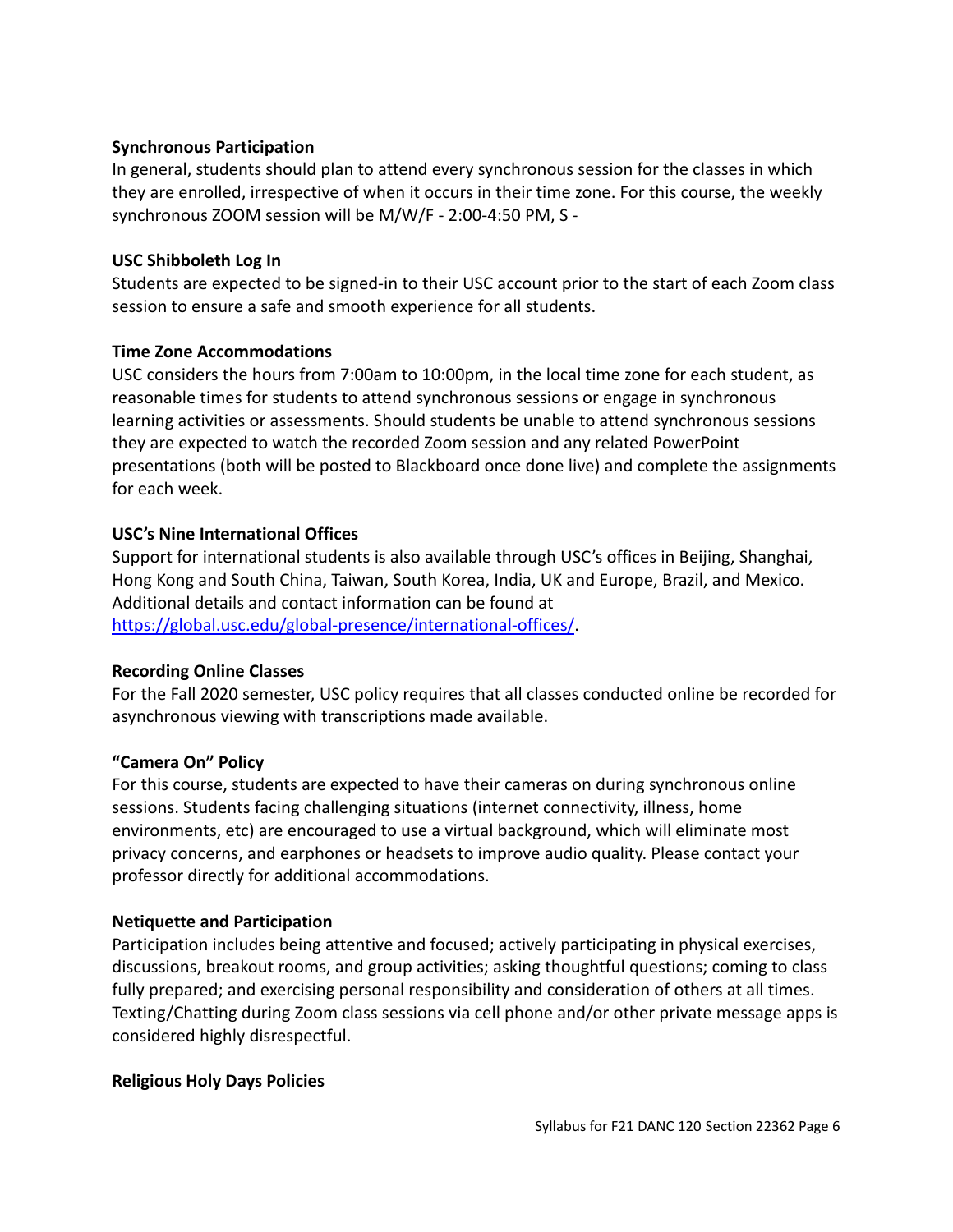University policy grants students excused absences for observance of religious holy days. You must inform the professor at least one full week in advance to request such an excused absence. You will be given an opportunity to make up missed work if necessary.

# *Statement on Academic Conduct and Support Systems*

## **Academic Conduct:**

Plagiarism – presenting someone else's ideas as your own, either verbatim or recast in your own words – is a serious academic offense with serious consequences. Please familiarize yourself with the discussion of plagiarism in *SCampus* in Part B, Section 11, "Behavior Violating University Standards" [policy.usc.edu/scampus-part-b](https://policy.usc.edu/scampus-part-b/). Other forms of academic dishonesty are equally unacceptable. See additional information in *SCampus* and university policies on scientific misconduct, http://policy.usc.edu/scientific-misconduct.

## **Support Systems:**

*Student Counseling Services (SCS) – (213) 740-7711 – 24/7 on call* Free and confidential mental health treatment for students, including short-term psychotherapy, group counseling, stress fitness workshops, and crisis intervention. [engemannshc.usc.edu/counseling](https://engemannshc.usc.edu/counseling)

## *National Suicide Prevention Lifeline – 1 (800) 273-8255*

Provides free and confidential emotional support to people in suicidal crisis or emotional distress 24 hours a day, 7 days a week. [www.suicidepreventionlifeline.org](http://www.suicidepreventionlifeline.org/)

*Relationship and Sexual Violence Prevention Services (RSVP) – (213) 740-4900 – 24/7 on call* Free and confidential therapy services, workshops, and training for situations related to gender-based harm. [engemannshc.usc.edu/rsvp](https://engemannshc.usc.edu/rsvp/)

### *Sexual Assault Resource Center*

For more information about how to get help or help a survivor, rights, reporting options, and additional resources, visit the website: [sarc.usc.edu](http://sarc.usc.edu/)

*Office of Equity and Diversity (OED)/Title IX Compliance – (213) 740-5086* Works with faculty, staff, visitors, applicants, and students around issues of protected class[.](http://equity.usc.edu/) [equity.usc.edu](http://equity.usc.edu/)

*Bias Assessment Response and Support* Incidents of bias, hate crimes and microaggressions need to be reported allowing for appropriate investigation and response. [studentaffairs.usc.edu/bias-assessment-response-support](https://studentaffairs.usc.edu/bias-assessment-response-support/)

*The Office of Disability Services and Programs*